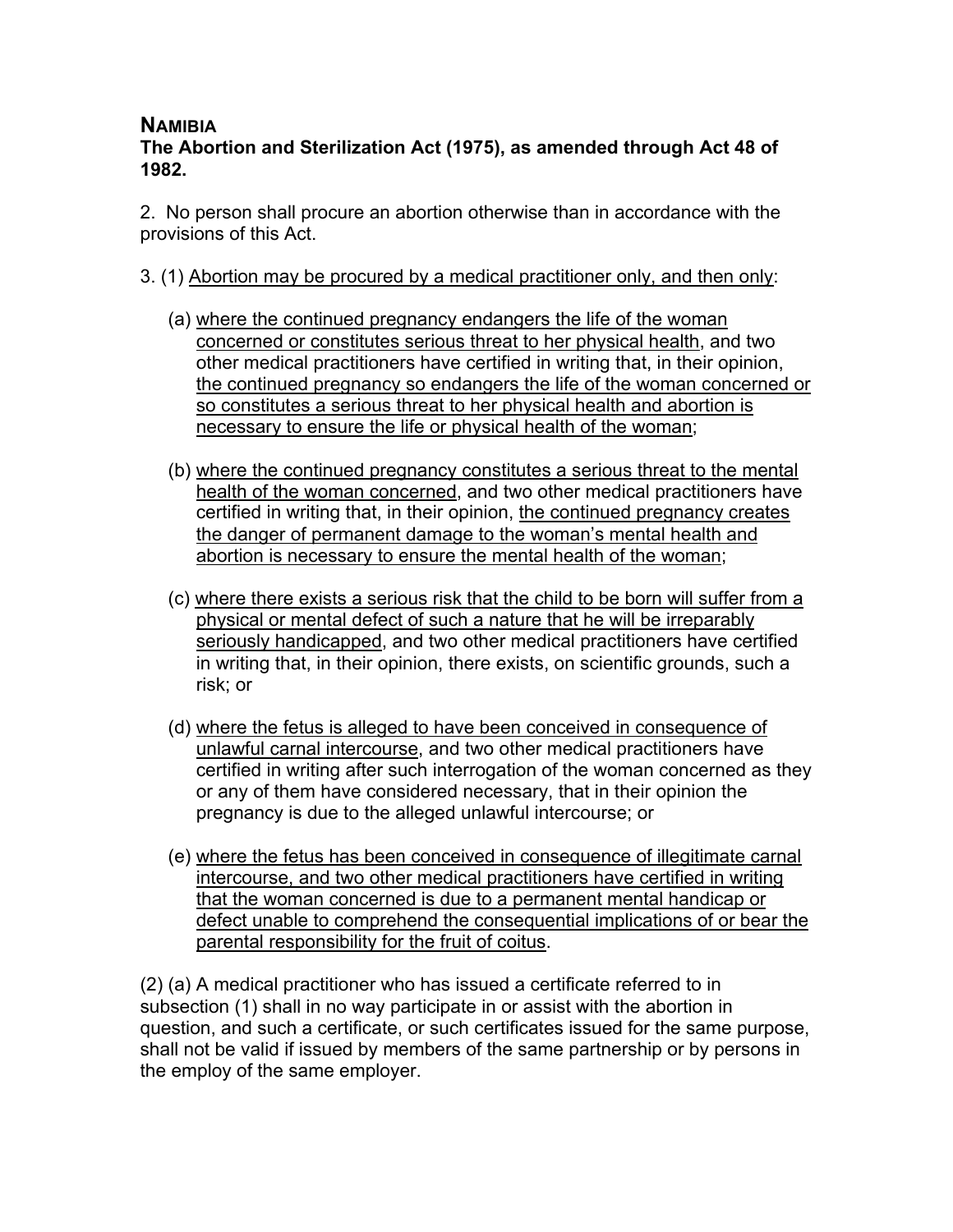(b) The provisions of paragraph (a) shall not apply to the performance by any person of his functions in the service of the State.

5. (1) An abortion may be procured and a sterilization contemplated in section 4 may be performed only at a State-controlled institution or an institution designated in writing for the purpose by the Minister in terms of subsection (2).

(2) The Minister may designate any institution for the purposes of subsection (1), and subject to such conditions and requirements as he may consider necessary or expedient for achieving the objects of this Act, and may, if in his opinion it is justified, at any time withdraw any such designation.

(3) A decision of the Minister in terms of subsection (2) shall be final.

6. (1) An abortion shall not be procured and a sterilization contemplated in section 4 shall not be performed without the written authority of:

- (a) In the case of a State-controlled institution, the medical practitioner in charge of such institution or a medical practitioner designated for the purpose by the first-mentioned medical practitioner; or
- (b) In the case of an institution designated in terms of section 5 (2), a medical practitioner designated for the purpose by the person managing such institution, granted on application to such medical practitioner in accordance with subsection (2).

(2) An application for authority in terms of subsection (1) shall be made in the prescribed form by the medical practitioner who is to procure the abortion in question or perform the sterilization in question, and shall be accompanied:

- (a) in the case of an intended abortion:
	- (i) in the circumstances contemplated in subsection (4), by the certificate referred to in that subsection;
	- (ii) by the certificate or certificates referred to in section 3 issued by two medical practitioners;

(3) If a medical practitioner has issued a certificate for the purposes of section 3(1) and he is at any time such a medical practitioner as is referred to in subsection (1) of this section, he shall not be precluded from granting any relevant authority for the purposes of the said subsection.

(4) Where the pregnancy is alleged to be the result of unlawful carnal intercourse, the abortion shall not be procured unless there is produced to the medical practitioner whose written authority is required in terms of subsection (1) a certificate, issued by a magistrate of the district in which the offence in question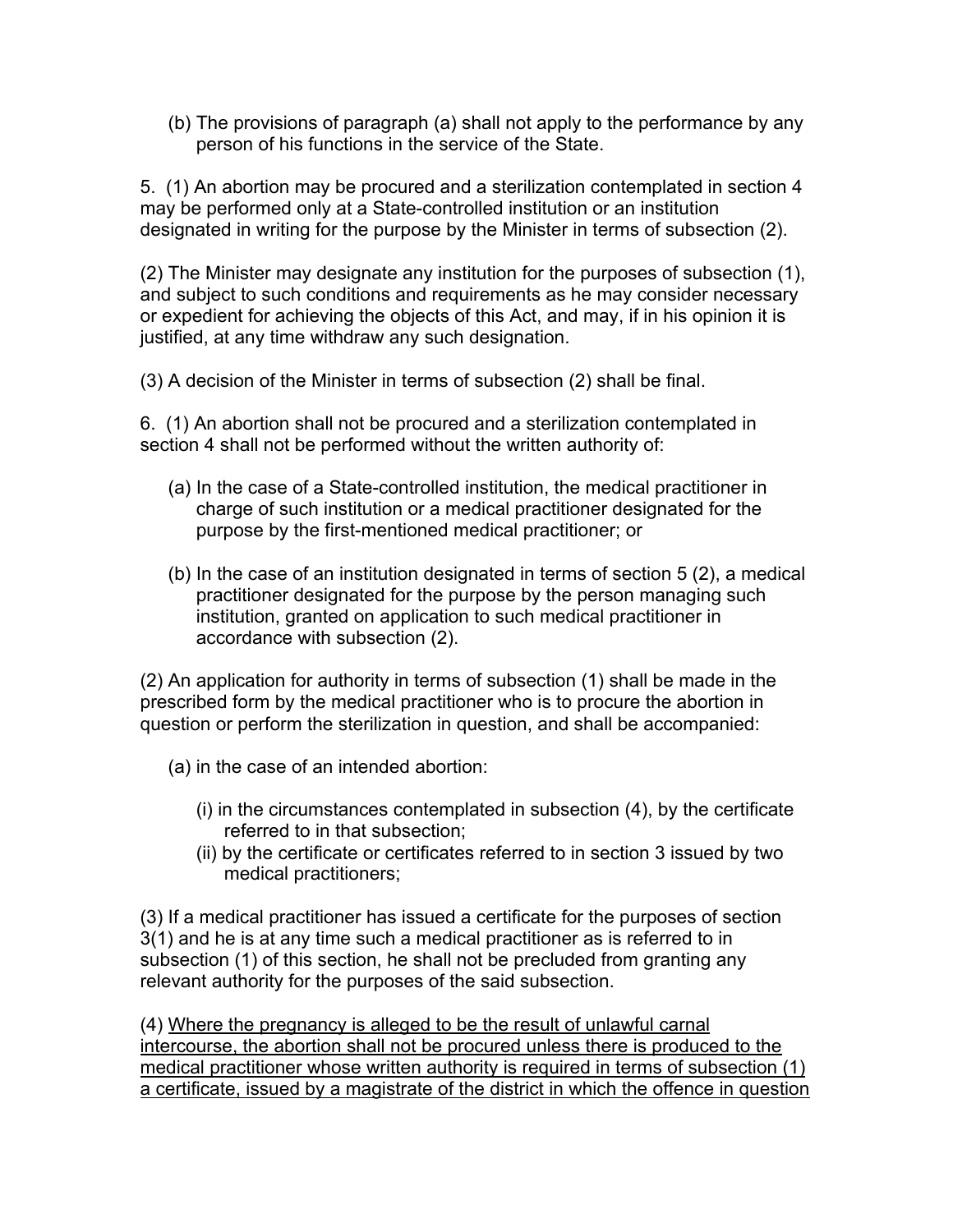## is alleged to have been committed, to the effect that:

- (a) he has satisfied himself:
	- (i) that a complaint relating to the alleged unlawful carnal intercourse in question has been lodged with the Police or, if such a complaint has not been so lodged, that there is a good and acceptable reason why a complaint has not been so lodged;
	- (ii) after an examination of any relevant documents submitted to him by the Police and after such interrogation of the woman concerned or any other person as he may consider necessary, that, on a balance of probability, unlawful carnal intercourse with the woman concerned had taken place;
	- (iii) in the case of alleged incest, the woman concerned is within the prohibited degree related to the person with whom she is alleged to have committed incest; and
- (b) the woman concerned alleges, in an affidavit submitted to the magistrate or in a statement under oath to the magistrate, that the pregnancy is the result of that unlawful intercourse.
- (5) [deleted by Act No. 48 of 1982].

(6) If an application complying with the requirements of this section is made to any medical practitioner referred to in subsection (1), such medical practitioner may institute such investigation as he may deem necessary in order to satisfy himself that the application complies with the requirements of section 3 or 4, as the case may be, and if the medical practitioner concerned is so satisfied, he shall grant the authority in question.

(7) (1) A medical practitioner who under section 6(1) grants authority for an abortion or a sterilization, shall, in the prescribed manner and within the prescribed period after the abortion or sterilization, by registered post report confidentially to the Director-General the granting of such authority and set forth:

- (a) the name, age, marital state, race and, in the case of a sterilization, the sex of the patient concerned;
- (b) the place where and the date on which the abortion was procured or the sterilization was performed, and, in the case of an abortion, the reasons therefor;
- (c) the names and qualifications of the medical practitioners and the name of the magistrate who issued the certificate or certificates in terms of section 3, 4 or 6, as the case may be;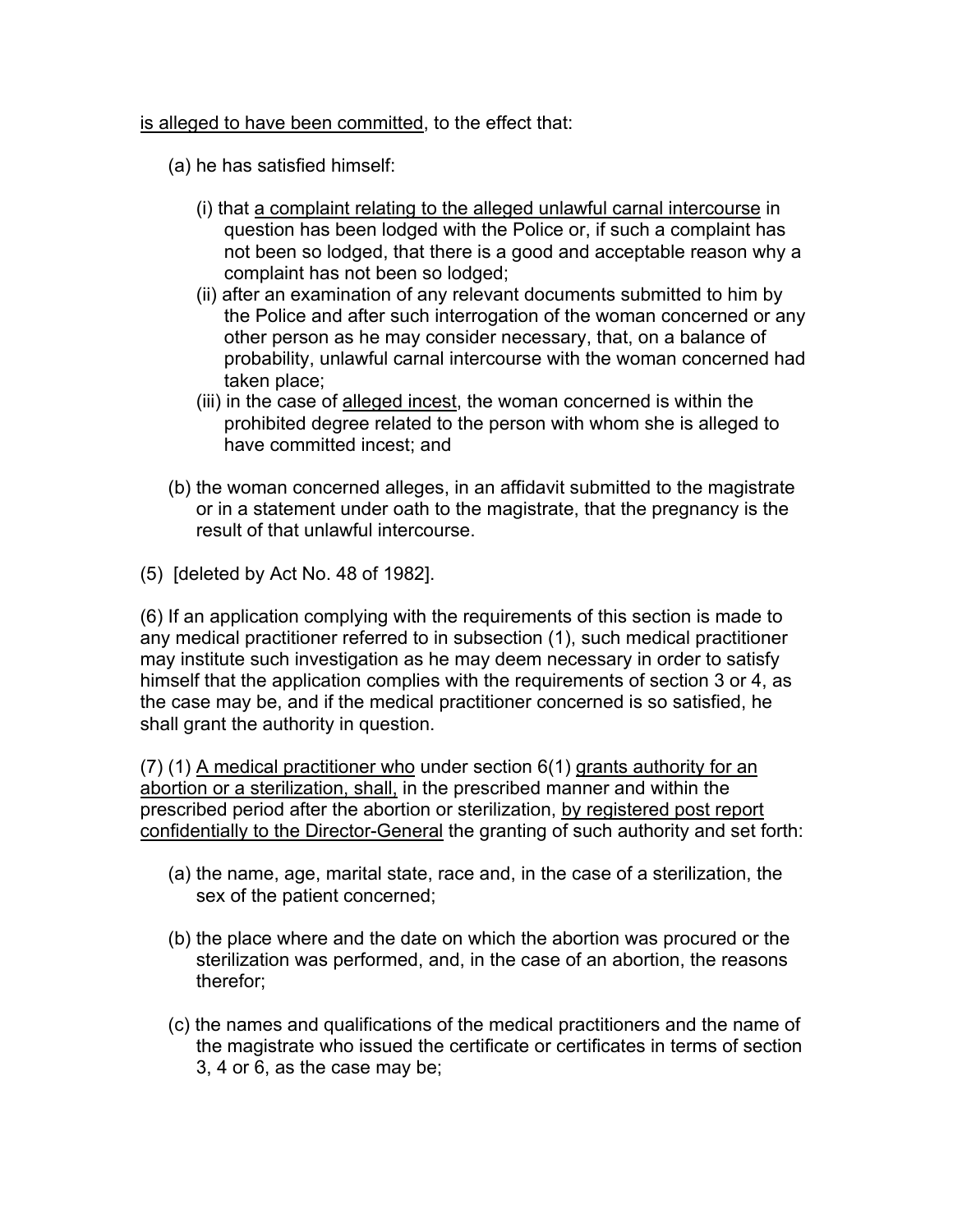- (d) the name of the medical practitioner who procured the abortion or performed the sterilization;
- (e) where the consent of any person other than the patient was required for the abortion or the sterilization, the name of the person who consented thereto, and the capacity in which he granted his consent.

(2) The Director-General may call upon a medical practitioner required to make a report in terms of subsection (1) or a medical practitioner referred to in subsection (1)(d) to furnish such additional information as he may require.

(3) The person in charge of an institution where an operation connected with an abortion or the removal of the residue of a pregnancy is performed, shall keep or cause to be kept a record of the prescribed particulars in respect of any such operation in that institution, and shall:

- (a) when called upon to do so, make such records available, for inspection, to the Director-general or a person authorized thereto by him in writing; and
- (b) transmit to the Director-general at the time prescribed the prescribed information with reference to any such opinion.

(8) [Regulation-making authority]

(9) A medical practitioner (other than a medical practitioner referred to in section 6(1), a nurse or any other person employed in any other capacity at an institution referred to in section 5(1) shall, notwithstanding any contract or the provisions of any other law, not be obliged to participate in or assist with any abortion contemplated in section 3 or any sterilization contemplated in section 4.

(10) (1) Any person:

- (a) who is not a medical practitioner and procures an abortion;
- (b) who is a medical practitioner and:
	- (i) procures an abortion without an appropriate certificate or certificates issued by two medical practitioners in terms of section 3(1)(a), (b), (c), (d) or (e); or
	- (ii) procures an abortion or performs a sterilization-- (aa) at an institution other than an institution referred to in section 5; or (bb) without appropriate written authority referred to in section 6(1);
- (c) who performs a sterilization in contravention of section 4;
- (d) who issues a false certificate for the purposes of section  $3(1)(a)$ , (b), (c), (d) or  $(e)$  or  $4(1)(a)$ ;
- (e) who grants any written authority referred to in section 6(1) without being in possession of an appropriate certificate referred to in section 6(4),

shall be guilty of an offence and liable on conviction to a fine not exceeding five